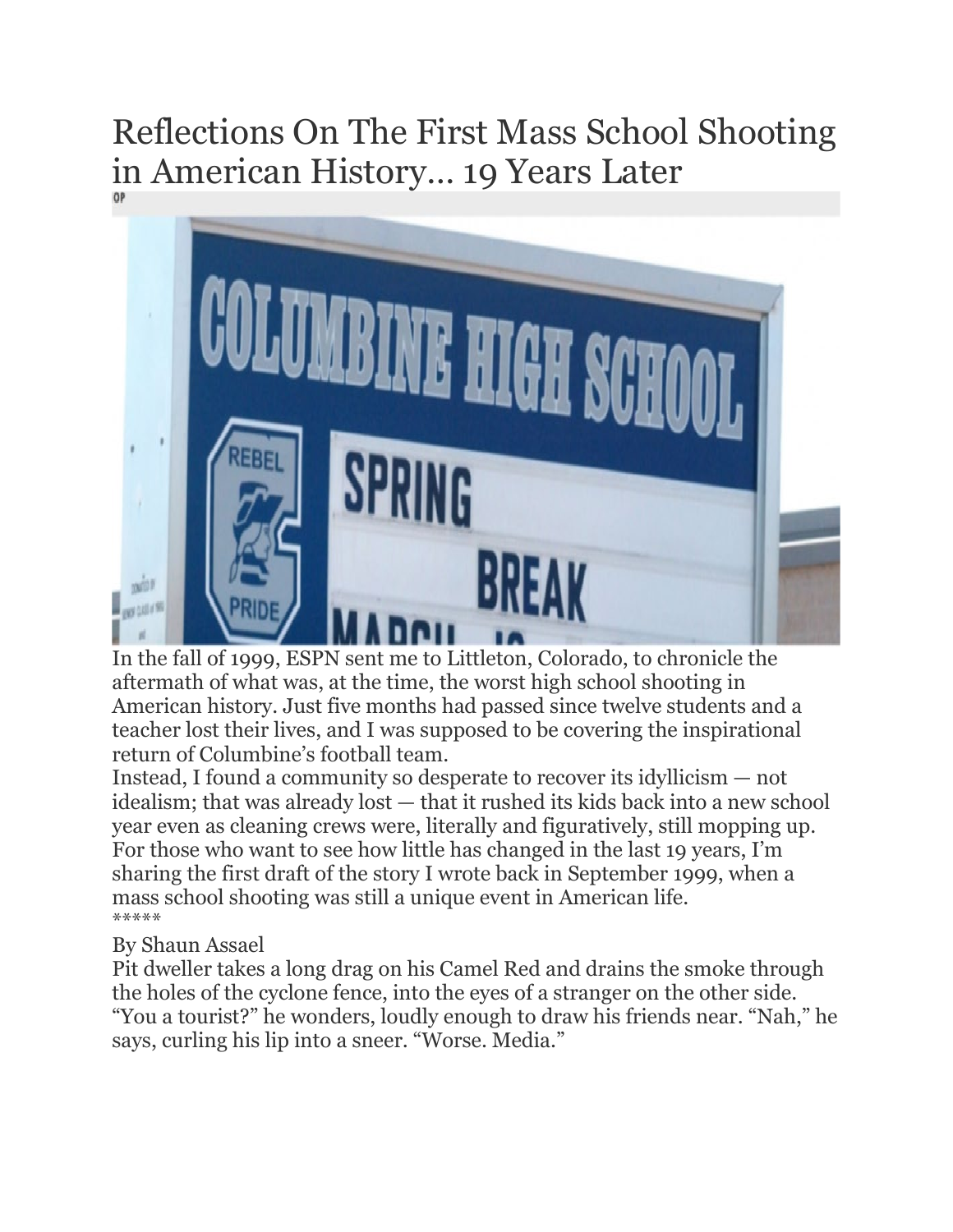His friends grab the links of the fence, aping a gang. But amid the rolling lawns and baseball fields that spread out on all sides of Littleton, Colorado, it's hard to really feel menaced.

That is, until you remember that Eric Harris and Dylan Klebold have made Columbine High School a picture stop on the American historic registry of madness. A principal from Los Angeles who wants a tour has to be turned away when he shows up unannounced. A picnic for school's seniors turns sullen when tourists start snapping pictures from the street. Camera crews are a fixture on Rebel Hill, the nearby peak that offers a panoramic view of country club Denver.

"Lemme guess," pit dweller says. "You want to know where we were during all the shooting, right?" He turns his back and walks back toward the school. "We get that a lot."

The pit, a fenced-in patch of grass behind Columbine, is a sanctuary for the socalled outsiders: the smokers and skaters and geeks. But Klebold and Harris, its most troubled outsiders, were strangers even to the pit. By the end of their lives "they didn't want to be associated with anybody," says football coach Andy Lowry, and their rampage proved it. They created a martyr for everyone: Isaiah Shoels, the 4-foot-11 cornerback, was slain because he was black; Cassie Bernall because she said she believed in God; Dave Sanders because he was a teacher trying to herd student's out of harm's way.

Yet of all the things the two teens said as they sprayed fire through its hallways, none has haunted Columbine more the phrase Harris uttered in its now infamous library: "All Jocks stand up."

In the weeks that followed, the national press began nosing around Columbine with a fury that Lowry says "no one could hold up to." It found kids complaining about bullies in the hallways, a headstrong wrestling champ with a rap sheet, and ethnic slurs scrawled in the bathrooms. But the group that was singled out above all others was The Rebels, Columbine's varsity football team.

Now, as their new season begins, the Rebels find themselves in the middle of a game being played out on several levels.

In big-picture terms, it's a struggle to separate the rhetoric from the reality as Littleton is used as a metaphor for everything from gun violence to malevolent video games.

In local terms, it's a battle to do what Principal Frank DeAngelis calls "the toughest job I've ever faced: keeping this community together."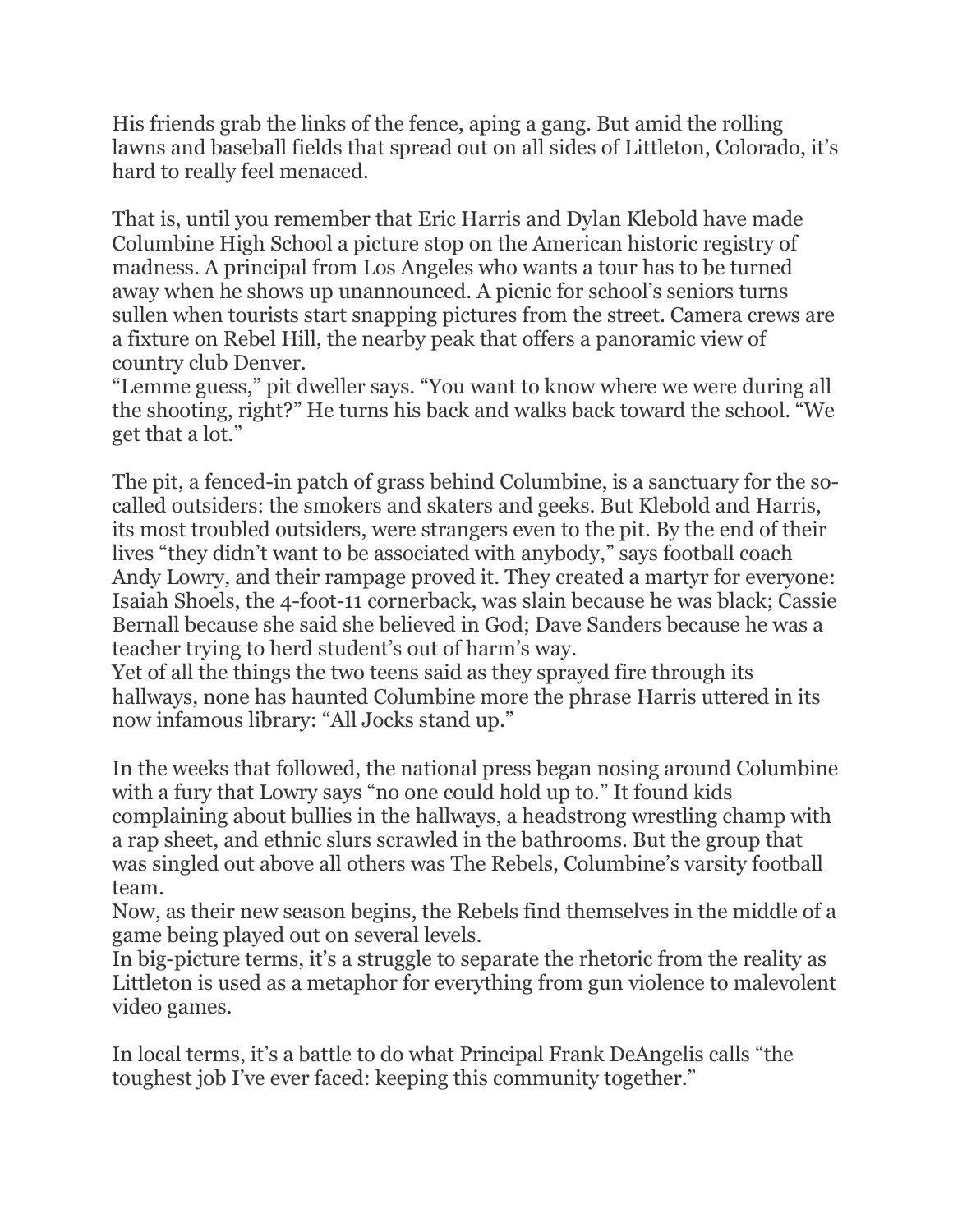It's after school in Columbine's cafeteria, and the first meeting of the Diversity Club is coming to order. The meeting consists of two girls in braces, a soccer mom, and the only African American on the faculty, history teacher Ivory Morris. As the girls munch chewy chip cookies, and the Rebel Poms cheerleaders prance in rhythm a few feet away, Morris can't hide his disappointment at the turnout. But he can't dwell on it either. He only has a half an hour before Rebel football practice starts.

The poor turnout for the Diversity Club is emblematic of the frustrations Columbine is having as it tries to prove it's just your average American high school. Before classes started, the school district asked a diversity guru from Northeastern University to talk to 20 football coaches. But when the press was invited to watch, the coaches sat in silent, fuming protest, feeling singled-out and humiliated. (The speaker hasn't been back since.)

Columbine is also cracking down on student behavior thanks to a torrent of true confessions in the local papers from kids who say its teachers let their hallways become a hazing house of horrors. The school isn't talking about how many suspensions have been meted out since classes started on August 16. But staff with walki-talkies follow students tagged as troublemakers through the halls. And one girl has filed a lawsuit because she says she was expelled when an overheard remark was twisted out of context. Eavesdropping has become easier since the blood-stained carpets were been taken up. Conversations travel better down bare linoleum floors.

The whole thing is starting to strike the kids as creepy. "A friend of mine was nearly suspended for flippin' the bird," a skateboarder says. "It's getting so you always feel watched."

Of course, no one is more watched than the Rebels. After the shooting, students told reporters that they were afraid of certain ones known for drinking and fighting, especially a two-time state wrestling champ who was suspended for directing slurs at a Jewish student and dutifully helping friends ransack the home of a man they'd fought with. Before he graduated in the spring of 1998, he was said to have swaggered through Columbine's halls like he owned them.

Though he'd been out of school for a year when Harris and Klebold snapped, all of Columbine's football players became fair game. The team's star running back, found his break-up with a girlfriend (she'd taken up with another guy) turned into a local scandal after she said he threw things at her at school, then followed her home, looking into her windows and pounded on her door until a deputy arrived. He furrows his surfboard straight eyebrows when he says, "It rained for two straight weeks after the shootings. I'd go to the park or the memorials and ask why, but there weren't any answers. People who were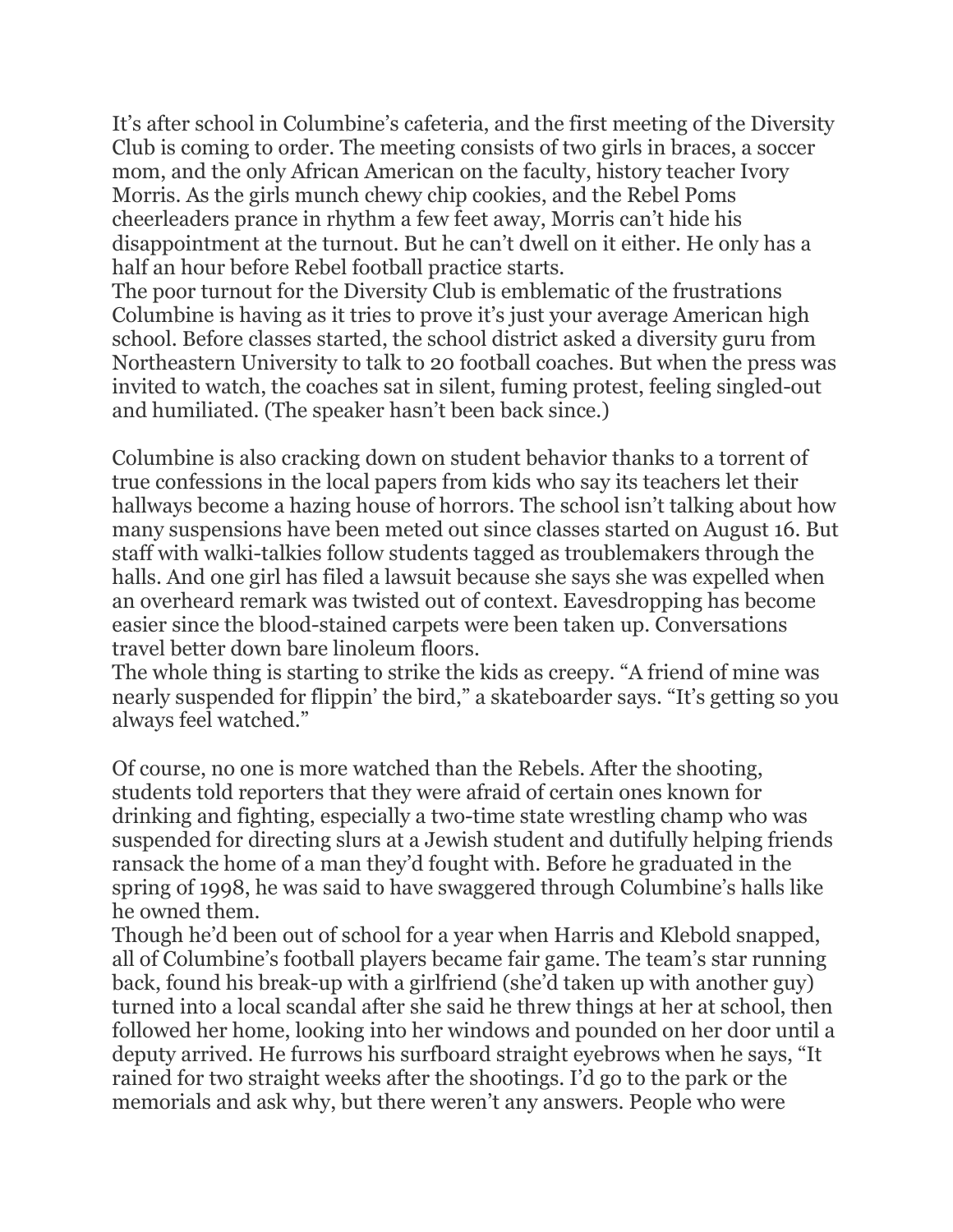looking for an excuse blamed the jocks, and I got caught in it. It was a helpless feeling. I wondered what people were thinking about me, what they were saying."

If that made him think twice before he whispered about other kids, he wasn't alone. A number of Rebels talk about walking away from fights, or thinking twice about trash talking. "I've been more open with other people since I realized that day I could have died," says Rebel quarterback Justin Feldman. "You know, open yourself up because you never know what can happen tomorrow." His teammate, Daane Reinking, stares at the jungle gyms and rocking horses in the children's playground where they sit. "I'm a lot quicker to back off," says the linebacker. "It's not worth it for the trouble it causes." A cynic might think those words self-serving. But if Coach Lowry is right, and the only thing that can be compared to what these kids saw is the Vietnam War, then it's also possible that these are the vestiges of post-traumatic jock disorder — when pushing a spindly freshman into a locker becomes distinctly less hilarious.

The Rebels are pouring into the field of All City Stadium for their first game of the new season on September 3. It's an early game, four in the afternoon, but the Columbine bleachers are surprisingly full. The Today Show is there. So is a crew from Sports Center.

As the referee whistles the game against Denver East to a start, Ryan Barrett, a 16-year-old who lost his best friend, isn't ready to forget what happened. Maybe it's because he aims to be a journalist and is comfortable with selfexamination. Or maybe it's because it's the only way he can hold onto his friend. But he's not letting go. "They want to make it a big secret by putting [new] lockers up," Barrett says. "But I don't think sealing it off will help anything. I don't try to shut it out. I don't want to."

Barrett and Matt Kechter were in the library when the shooting began. The boys, friends since the seventh grade, hid beneath desks to shield themselves. While Kechter lay dying from bullet wounds, Barrett hurdled over a counter, hiding behind it until the fusillade ended. Then he ran out of the school onto a football field covered with helicopter ambulances and police cars, one of which whisked him to safety.

"You know when you wake up dreading something?" Barrett starts. "It was like that all the time after it happened. For two months, it was constant dread. It felt like the world was closing in on me. I wasn't sure whether I could come back. I mean, it's still eerie for me…" His eyes, warm before, grow distant. "But I get through by talking to Matt. I talk to him every night. Things I can't tell anyone else, I tell him. A couple of weeks ago, it was lightening real hard. I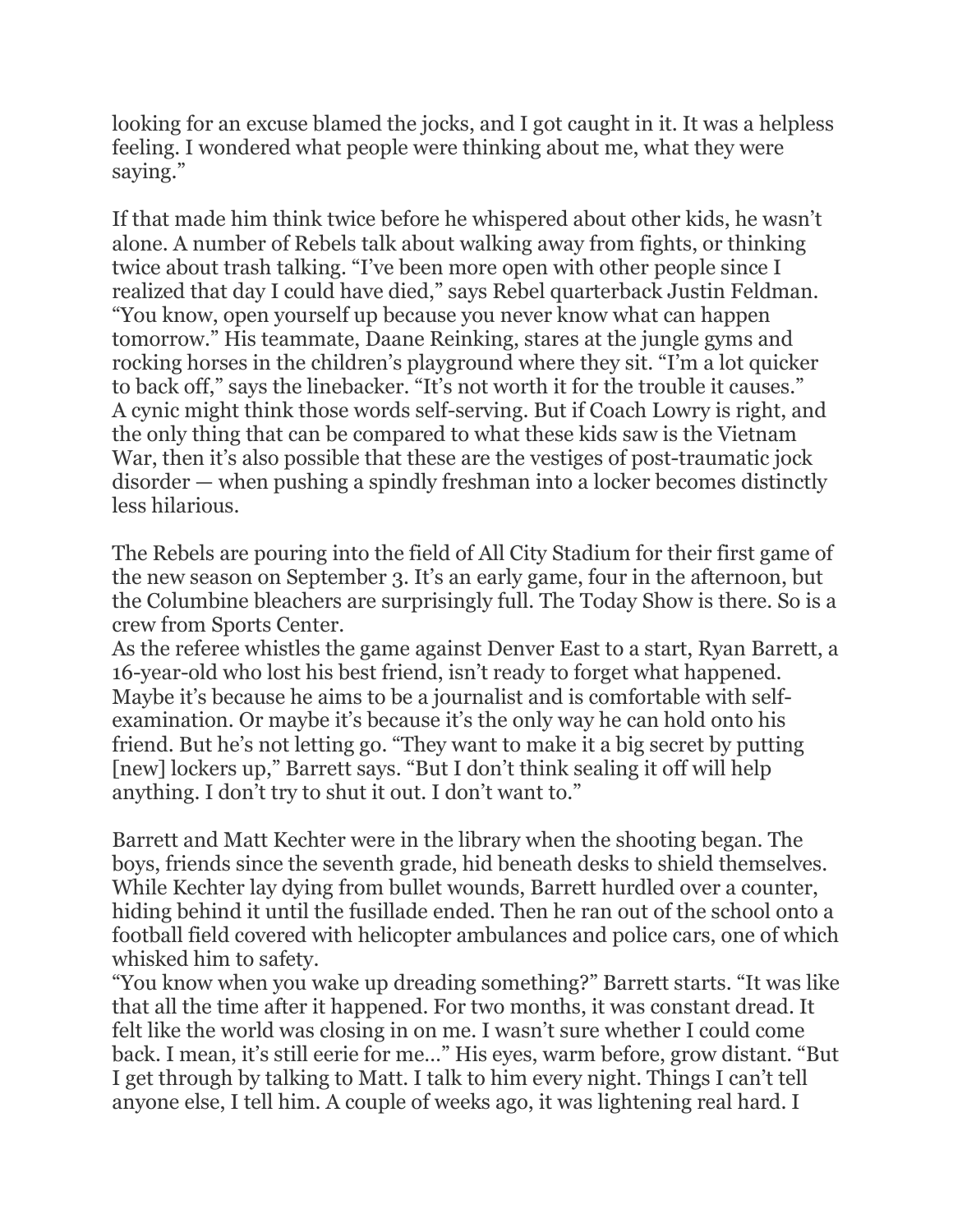figured it was just Matt sitting up there in the clouds, going zap, zap, zap, letting me know he was listening."

If there's one constant from Barrett to Hoffschneider, it's that the Rebels want absolution. They want it for Columbine. And, if Columbine is supposed to be typical of suburban schools everywhere, they want it for high school sports. But that may not be possible now that the kids of Columbine find themselves being tossed around like a political football.

So many people want to poke and prod them, principal DeAngelis turned down an offer to be part of a study by the National Centers for Disease Control. An irked member of the school board, who hadn't been consulted beforehand, railed: "If it's something that we can do to help our nation, I think we should participate."

And so it goes.

On June 2, after classes ended and parents were allowed into the school to gather their kids' belongings, an African-American mother walked into the girls' bathroom and found this written above the sink: "I wonder why the niggers and Mexicans don't go back where they come from, on the other side of the rock." It's exactly why Isaiah Shoels' father says he's filed a \$250 million suit against the Jefferson County school district, and parents of Klebold and the Harris. The whole thing has gotten so Geraldo, they've hired the attorney who defended Jack Kevorkian, aka Dr. Death. And so it goes.

In this toxic environment, Lowry, a man who persuades more than he punishes, is trying to protect his kids by keeping them above reproach. So when he's asked about reports that one of his players had to be suspended in the pre-season for using an ethnic slur, his shoulders sag and the breath drains from his lungs. Uneasily acknowledging that he can't talk about juvenile disciplinary matters, he spreads his arms to frame the baseball fields and tennis courts and rolling hills past the picnic table where he sits. "Is this different than anywhere else?" he asks. "No. These are good kids. And some need a little work, like kids anywhere."

But it's not anywhere. The slightest scandal at Columbine will be front-page news. Lowry knows that. So he is turning his Rebels into the most politically correct high school football team in the nation. After driving rains force an early and merciful end to the game against Denver East, he bans reporters from the locker room, then sends his kids out to form a high-five line. He probably would have done the same if network cameras weren't there. But after four months of constant attack, he isn't about to pass up positive symbolism.